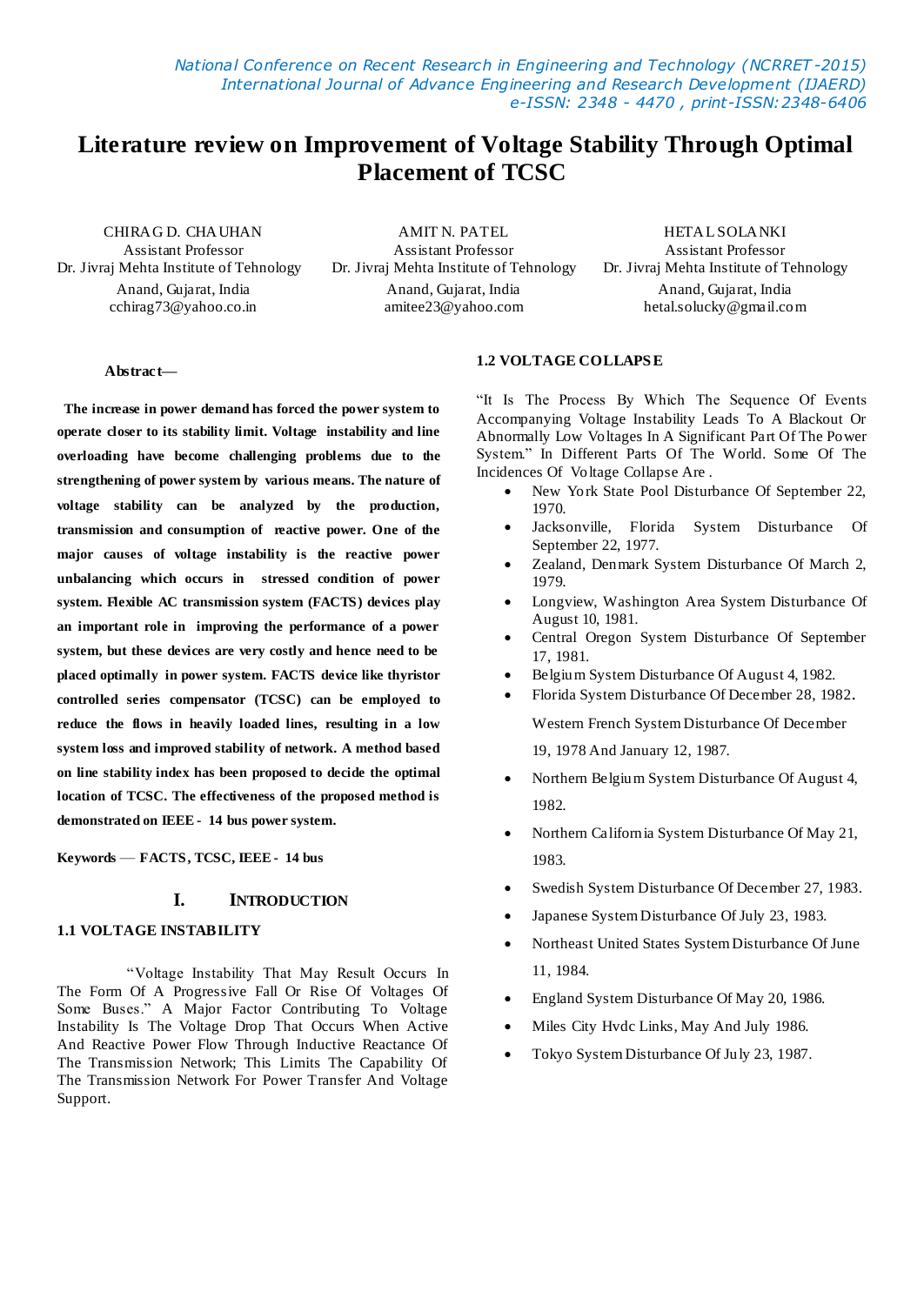- Iiiinois And Indiana System Disturbance Of July 20, 1987.
- Mississippi System Disturbance Of July 28, 1987.
- South Carolina System Disturbance Of July 11, 1989.
- Western France System Disturbance Of February 3, 1990 And November 1990.
- Baltimore And Washington D.C. System Disturbance Of July 5, 1990.
- Sri Lanka Power System Disturbance Of May 2, 1995.
- Northern Grid Disturbance In Indian Power System Of December 1996.
- North American Power System Disturbance Of August 14, 2003.
- National Grid System Of Pakistan Disturbances Of September 24, 2006.

# **II. CLASSIFICATION OF VOLTAGE STABILITY**

The Stability Classified Into Four Categories: Large Disturbance Voltage Stability, Small Disturbance Voltage Stability, Short-Term Voltage Stability And Long-Term Stability. Power System Stability Consists Of Rotor Angle Stability, Frequency Stability And Voltage Stability. Rotor Angle Stability Is Classified In Two Terms Transient And Small Signal Stability. Frequency Stability Consists Of Long Term And Short Term Stability. Voltage Stability Classified In Large And Small Disturbance And Both Are Classified In Short Term And Long Term Stability.A Short Summary Of The Classifications Is Given Below.



Figure 1: Classification of Stability

# **III. PRINCIPAL CAUS ES OF VOLTAGE STABILITY PROBLEMS**.

 Different In Transmission of Reactive Power Under Heavy Loads.

- High Reactive Power Consumption At Heavy Loads.
- Occurrence Of Contingencies.
- Voltage Sources Are Too Far From Load Centers.
- Due To Unsuitable Locations Of Facts Controllers.
- Poor Coordination Between Multiple Facts Controllers.
- Presence Of Constant Power Loads.
- Reverse Operation Of On Load Tap-Changer (Oltc).

# **IV.PREVENTION OF VOLTAGE INSTABILITY.**

- Placement Of Series And Shunt Capacitors.
- Installation Of Synchronous Condensers.
- Placement Of Facts Controllers.
- Coordination Of Multiple Facts Controllers.
- Under-Voltage Load Shedding.
- Blocking Of Tap-Changer Under Reverse Operation.

# **V.OVERVIEW OF TCSC**



Fig.2 Basic TCSC Model

 It consists of the series compensating capacitor shunted by a Thyristor-Controlled Reactor. In a practical TCSC implementation, several such basic compensators may be connected in series to obtain the desired voltage rating and operating characteristics. This arrangement is similar in structure to the TSSC and, if the impedance of the reactor, XL, is sufficiently s maller than that of the capacitor, Xc, it can be operated in an on/off manner like the TSSC. However, the basic idea behind the TCSC scheme is to provide a continuously variable capacitor by means of partially canceling the effective compensating capacitance by the TCR. Since the TCR at the fundamental system frequency is a continuously variable reactive impedance, controllable by delay angle a, the steady-state impedance of the TCSC is that of a parallel LC circuit, consisting of a fixed capacitive impedance, Xc, and a variable inductive impedance,  $XL(\alpha)$ , that is,  $- - - - -$ 

$$
XTCSC(\alpha) = \frac{XCKL}{XL(\alpha)-XC}
$$

$$
\frac{XCXL}{XL(\alpha)-XC}
$$
) = XL( $\frac{\pi}{\pi - 2\alpha - \sin \alpha}$ ), XL  $\le$  XL( $\alpha$ ) $\le$ ∞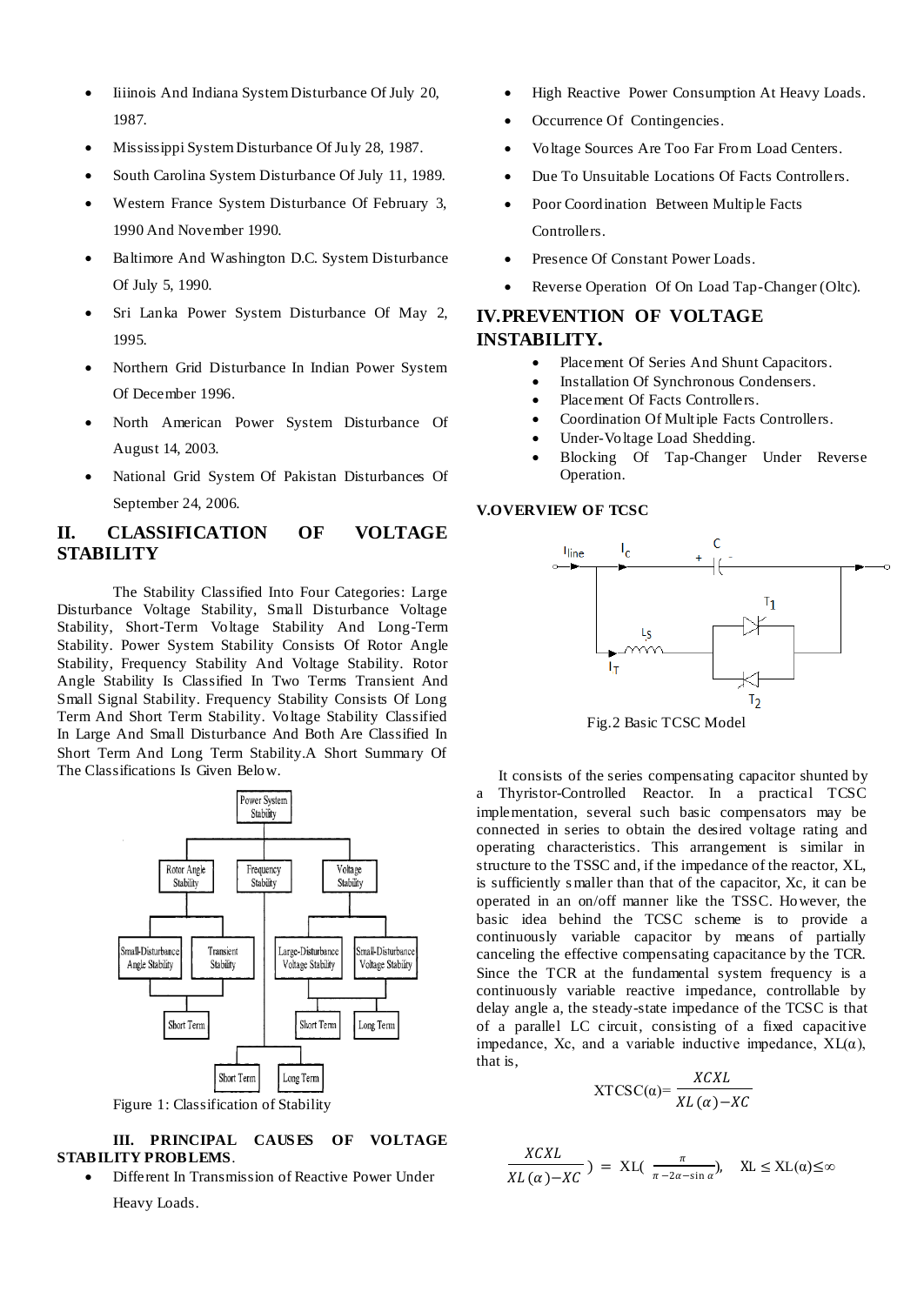

Fig. 2 TCSC Characteristics

 TCSC arrangement in which the impedance of the TCR reactor, XL, is smaller than that of the capacitor, Xc, the TCSC has two operating ranges around its internal circuit resonance:

- (a)  $\alpha$ Clim  $\leq \alpha \leq \pi/2$  range, where XTcsc( $\alpha$ ) is capacitive, and
- (b) the other is the  $0 \le \alpha \le \alpha$ Llim range, where Xrcsc( $\alpha$ ) is inductive, as illustrated in Figure

 An actual TCSC system usually comprises a cascaded combination of many such TCSC modules, together with a fixed-series capacitor, CF. This fixed series capacitor is provided primarily to minimize costs. A conceptual TCSC system with basic TCSC modules is shown in Figure 5.1. The capacitors—C1, C2, . . . , Cn—in the different TCSC modules may have different values to provide a wider range of reactance control. The inductor in series with the anti parallel thyristors is split into two halves to protect the thyristor valves in case of inductor short circuits.

### **VI.VOLTAGE STABILITY INDEX.**

Voltage stability and contingency analyses are two important procedures to be conducted especially, when voltage security assessment is discussed. Although voltage stability can be categorized in to two namely static and dynamic; however, static voltage stability analysis is commonly performed on a system and the results are indicative in determining the voltage stability condition of a system. Static voltage stability and contingency analyses are performed based on the line voltage stability index termed as NVSI. The mathematical formulation for the voltage stability index is derived by first obtaining the current equation through a line in a 2 bus system. Fig.6.1 illustrates the two-bus power system model.



By choosing the sending bus as the reference  $(\delta_1 = 0, \delta_2 =$  $\delta$ ) then the power equation at bus 2 is as follows;

$$
S_2 = V_2 \times I
$$
 (1)  
The quantity of I given by;  

$$
I = \frac{V_1 \angle 0 - V_2 \angle \delta}{R + jX}
$$
 (2)

Where  $V_1$ ,  $V_2$  are the voltages of the sending and receiving buses respectively. R, X are resistance and reactance of line respectively. With substituting equation (2) in equation (1) we can obtain these following equations;

$$
V_1 V_2 \sin \delta - R Q_2 + X P_2 = 0 \tag{3}
$$
  
\n
$$
V_2^2 - V_1 V_2 \cos \delta + R P_2 + X Q_2 = 0 \tag{4}
$$
  
\n
$$
V_2 = \frac{V_1 \cos \delta \pm \sqrt{V_1^2 \cos^2 \delta - 4(P_2 R + Q_2 X)}}{2} \tag{5}
$$

Where,  $P_1$ ,  $Q_1$  are the active and reactive power at the sending buses respectively.  $P_2$ ,  $Q_2$  are the active and reactive power at the receiving buses. d is angle difference between the sending and receiving buses.

To obtain real value for  $V_2$ , the discriminate of equation (5) must be grater than or equal to zero. There for we can obtain this statement.

$$
\frac{PR + QX}{0.25V_1^2 \cos^2 \delta} \le 1\tag{6}
$$

Since the difference in the angle between the sending bus and the receiving busd , is normally very small, therefore, cos  $\delta = 1$ . Taking the i as the sending bus and the j as the receiving bus, the novel line stability index (NLSI) can be expressed as,

$$
LSI = \frac{R_{ij} P_j + X_{ij} Q_j}{0.25 V_i^2}
$$
 (7)

Where,  $R_{ij}$ ,  $X_{ij}$  are the resistance and reactance between sending and receiving buses.  $Q_j$ ,  $P_j$  are the reactive and active power at receiving bus.  $V_i$  is voltage at sending bus.

Any line in the system that exhibits NLSI closed to unity indicates that the line is approaching its stability limit hence may lead to system violation. Therefore, NLSI has to be maintained less than unity in order to maintain a stable system. To comprise the other methods with describe index that discussed above.

## **VII.OPTIMAL LOCATION OF TCSC**

#### **1 Line Stability Index**

The line stability index determines the critical line and the voltage collapse point of the system. And interconnected system the value of line index that closed to one indicates the line has reached its instability limit. The overall voltage stability of the system can be determined by the largest value of index. There are different types of voltage stability indexes. Here, we use line stability index (LSI). The line stability index considers both active and reactive power to determine voltage stability. This index gives more accurate results than other voltage stability indexes. For the security of the system voltage stability and contingency analysis both are important factors. In any power system the voltage stability analysis is done in two ways:

(a) Any voltage stability index that determines about how any system close to its instability Limit.